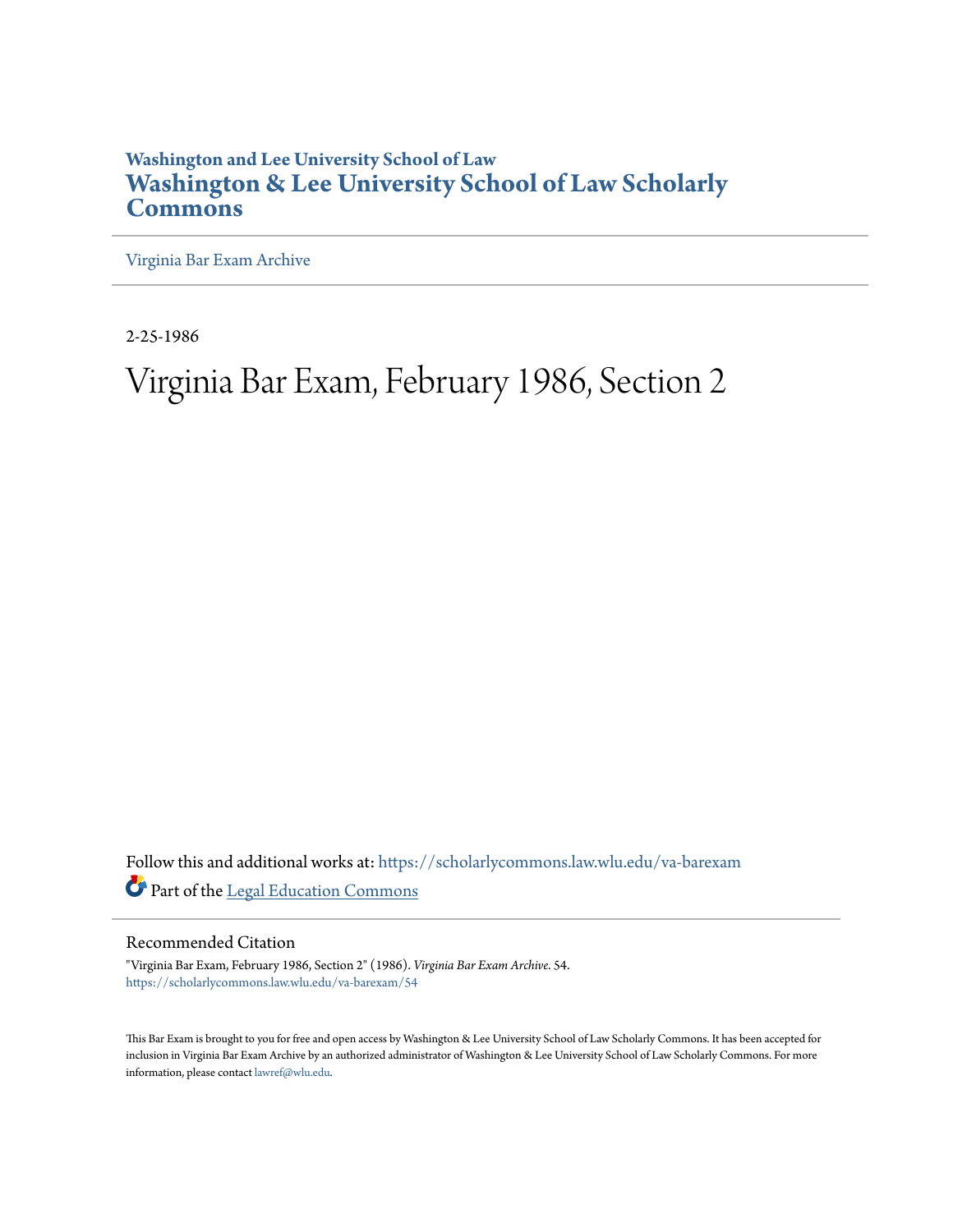#### FIRST DAY

 $E^{\text{c}}$  of  $E^{\text{c}}$ 

المحمد المتاسي

VIRGINIA BOARD OF BAR EXAMINERS Norfolk, Virginia - February 25, 1986

# MAR 19 1986

\. '-·· '~ ·-,·' - '·/

1. Nathan, a New York resident, brought suit for breach of contract in a New York state court against Virgil, a Virginia resident. Virgil was served with notice of the suit under the New York long-arm statute. Because of his utter contempt for Nathan, for New York, for courts in general, and for New York courts in particular, Virgil decided not to appear in the New York action. Nathan obtained a default judgment in New York against Virgil.

Nathan then brought suit in a Virginia court to enforce his New York judgment. Virgil, feeling the heat a bit more strongly, hastily reevaluated the situation and decided that courts - at least Virginia courts - were not so contemptible after all. He then filed a responsive pleading in the Virginia action alleging that he had not been subject to service under the New York long-arm statute, and thus the New York court had lacked personal jurisdiction over him when it entered the judgment upon which the Virginia· suit was based.

Nathan responded that the Virginia court should not address the issue of the New York court's jurisdiction because the final New York judgment constituted res judicata on that issue as well as on the merits of Nathan's claim and was entitled to full faith and credit in Virginia.

You are the law clerk to the judge of the Virginia court and she asks you whether she is foreclosed *by* the full faith and credit doctrine from determining whether the service on Virgil was valid or whether (and how) she should proceed to make that determination herself. How would you respond to her questions?

\* \* \* \* \*

2. Sam Seller and Billy Buyer both attended the annual convention of the National Association of Christmas Ornament Manufacturers held at Wintergreen, Virginia in February, 1985. Seller was a manufacturer of ornaments in Roanoke, Virginia, and Buyer operated a small retail Christmas shop in Norfolk, Virginia. Over dinner during the convention, Buyer agreed that he would buy 240 ceramic Santa Claus ornaments from Seller at \$5.00 each, for delivery in Norfolk on September 1, 1985.

When Buyer returned to his shop in Norfolk, he wrote the following letter: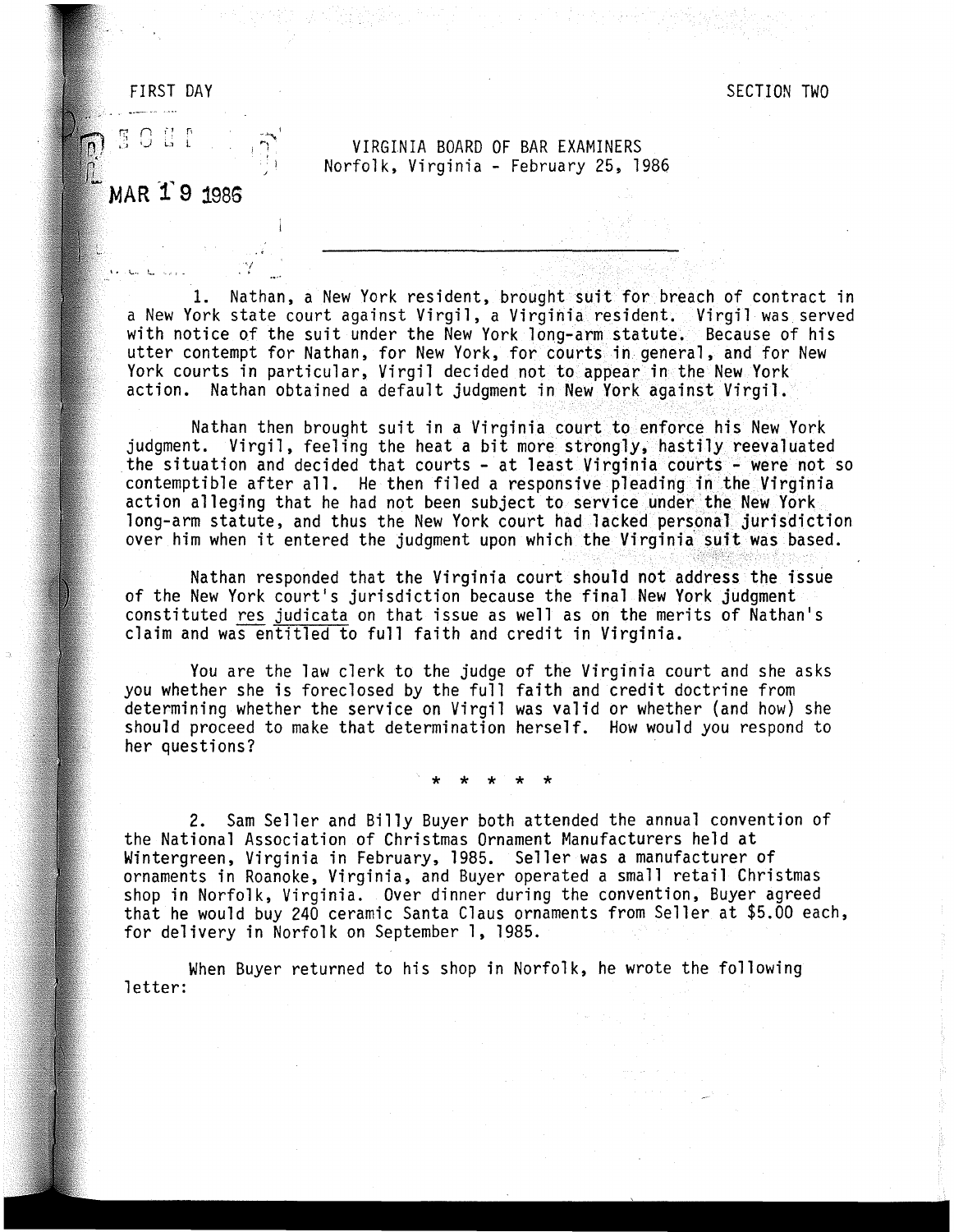March 1, 1985

Mr. Sam Seller Roanoke, Virginia

Dear Sam:

I enjoyed having dinner with you at NACOM's meeting at Wintergreen. I am glad we made the deal for the 10 dozen Santa Claus ornaments which I believe should move pretty well next Christmas.

Sincerely,

#### /s/ Billy Buyer

In May 1985, Billy married Wanda Wealthy and decided to close his shop and retire. In September, Seller shipped the ornaments to Buyer's shop, but the shipment was returned unopened. Seller then called Buyer who informed Seller of his retirement and that he no longer had any need for Christmas tree ornaments. Buyer did say he would buy one for his own tree if it would make Seller feel any better. Seller insisted that Buyer was obligated to buy the ornaments which he had ordered at Wintergreen - 240 Santa Clauses at \$5.00 each for a total of \$1,200.

A heated discussion followed during which Buyer said that Seller had no enforceable agreement because the March  $1, 1985$  letter did not contain the essential terms of price, time and place of payment or the time and place of delivery. Moreover, Buyer pointed out that the letter was not signed or acknowledged by Seller and that the quantity set forth in the letter was wrong. It referred to 10 dozen ornaments (120 ornaments) not 240 ornaments. Buyer then said "Merry Christmas, sucker," and hung up.

Seller then consulted Leroy Lawyer and asked whether the agreement which he made with Buyer at Wintergreen was enforceable. What should Lawyer advise?

\* \* \* \* \*

3. Simon Hogg, a Craig County real estate magnate, has come to you to see if he needs help in litigation with Camille Duke, a locally popular young entrepreneur. Simon had rented to Camille the "Boar's Nest," a service station and convenience store which Simon had been operating. The lease contained the following provision:

The lease shall become effective February l, 1984, and remain in full force and effect until January 31, 1986, with the right and option to the Lessee to renew the same for an additional period of four (4) years, at the expiration of which Lessee shall have the further option to renew for an additional four (4) years; provided, however, the Lessee shall give the Lessor written notice of her intention to renew said lease thirty (30) days before it expires.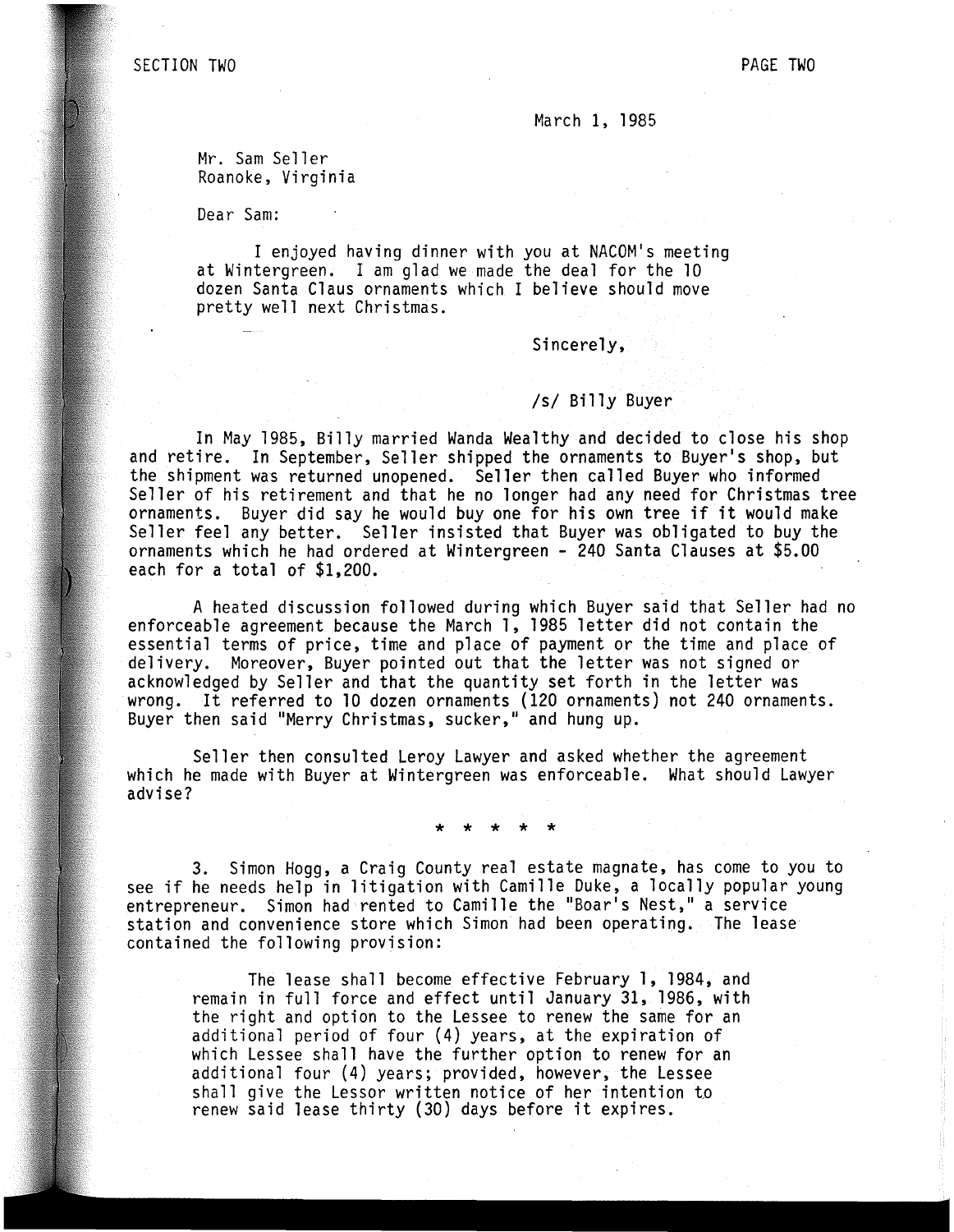### SECTION TWO PAGE THREE

The lease also provided that the lessee could make improvements to the premises not to exceed \$8,000 and that when the lease was terminated, the lessor would pay to the lessee one-half of the amount which said improvements added to the value of the premises at that time, but not to exceed \$4,000.

When Simon leased the Boar's Nest to Camille, it was in "somewhat seedy" condition, and the business had been losing money. During the first year of the lease, Simon was pleased with the arrangement because Camille worked hard and dramatically improved the business. In April 1985 Camille used all her savings and a loan against some family property to raise \$9,000 which she spent on improvements to the Boar's Nest. As a result of her efforts and the money invested, the Boar's Nest is now worth at least \$9,000 more than it had been at the time the lease was entered into.

Relations between Simon and Camille took a sharp turn for the worse in November 1985 when she sold him a car. He says that he has conclusive proof that she defrauded him in this deal. Shortly after the sale, there was an angry meeting at the Boar's Nest. Simon told Camille that he would evict her "the first chance he got," and she told him that he wasn't going to get her out.

By ·January 5, 1986, Simon had not received notice of renewal from Camille. On that day, he wrote to her reminding her that the lease terminated as of January 31, 1986, and telling her that she should plan to be out of the Boar's Nest by February 1. She immediately wrote back giving notice of her intent to renew. She explained that there were no other comparable local properties to which she could transfer her business; that the loss of the lease would bankrupt her and probably lead to the loss of the family property which had been mortgaged; and that she had "merely overlooked'' the time for the renewal notice. Simon concedes that what Camille said in this letter is true and that he would suffer no particular loss by renewing the lease. Nevertheless, he wanted his property back, and when Camille did not vacate by February l, Simon brought an unlawful detainer action against her.

Camille has now told Simon that she is getting a lawyer who will enjoin the unlawful detainer. Simon wants to know what her chances of success might be. He is willing to pay her \$4,000 for the improvements. He also says that, while he is reluctant to admit being "taken" on the car deal, he is willing to produce evidence of her fraud in that transaction if it will help him.

Explain to Simon:

(a) whether Camille has grounds for equitable relief against the unlawful detainer; and

(b) assuming that Camille does sue, whether Simon can use Camille's fraud as an effective defense to her suit.

\* \* \* \* \*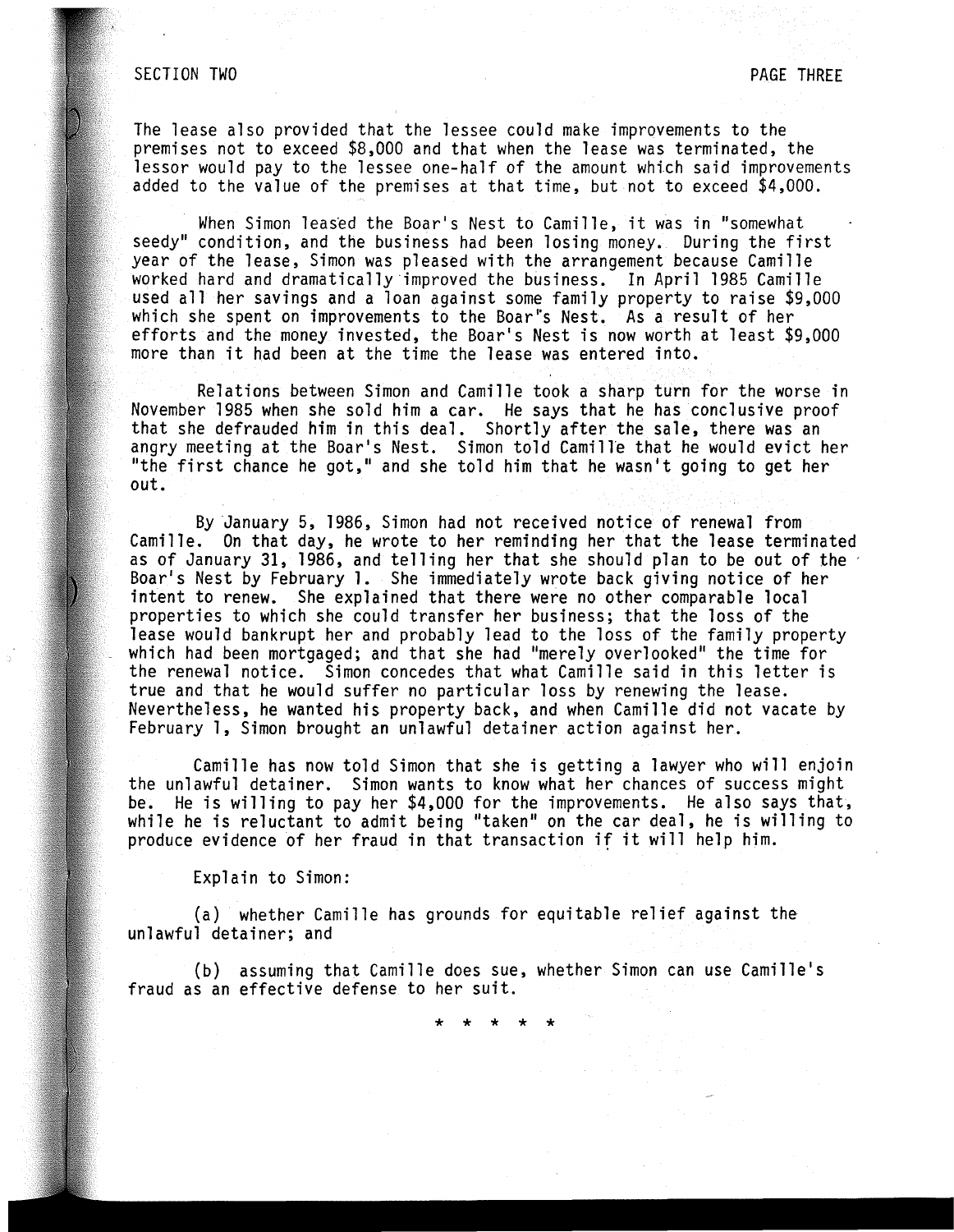#### SECTION TWO **PAGE FOUR**

4. Jane Jarndyce, who was 95 years of age, died February 2, 1986 in a nursing home in the City of Roanoke, Virginia. Jane's husband, Gabriel, had died of a heart attack forty years earlier while scuba diving in the Florida Keys, and she did not remarry. Gabriel and Jane were the parents of four children, all of whom survived them. There were three sons, Alfalfa, Fescue, Gabriel Jr., and a daughter, Buttercup. After Gabriel Sr.'s untimely death,. Jane continued to live at their home, Bleak House, on the James River in Botetourt County, Virginia. By his will, Gabriel Sr. left Bleak House and the surrounding 200 acres to Jane. She continued to live on the property until she entered the nursing home in Roanoke three years prior to her death. Bleak House overlooked a river bottom area which was in great demand for industrial development. Many times Jane had been approached by industries wishing to buy her property for substantial amounts of money, but she loved Bleak House and the view of the James River and refused to sell. Jane's children respected her views, although Jane had insufficient income to support herself. In 1970, when it first became apparent that Jane's income was not adequate to support her, her children, agreeing that Bleak House and the adjoining property should not be sold prior to Jane's death, agreed to advance Jane monies to support herself. Since Fescue and Gabriel Jr. were better able to provide for their mother, it was agreed that each of the children would contribute in such amounts as they were able, and that at their mother's death, Bleak House and the surrounding property would be sold, the advances which the children made would be repaid to them, and the balance distributed equally among the four children. Jane and the four children entered into a written agreement dated. June 25, 1970, setting up this arrangement, and over the next fifteen years Alfalfa contributed \$5,000, Fescue contributed \$100,000, Gabriel Jr. contributed \$50,000, and Buttercup contributed \$10,000 to their mother's support. The children have been advised that Bleak House and its surrounding property has a market value of approximately \$500,000 net after expenses of sale.

After Jane's death, a will was found in Jane's safe deposit box at Botetourt National Bank. She had executed this will on September 3, 1978 disposing of various articles of tangible personal property, leaving Bleak House and the surrounding property to Alfalfa, and the remainder of her property consisting of stocks and bonds with a market value of \$100,000 equally to her four children. Buttercup, a resident of Hoboken, New Jersey, was named as her executrix.

Buttercup has asked your advice regarding administration of the estate and specifically:

(a) In what jurisdiction should the estate be administered?

(b) What is the effect of the written agreement between Jane Jarndyce and her four children?

(c) Is the will entitled to probate?

(d) May Buttercup qualify as executrix of her mother's estate?

\* \* \* \* \*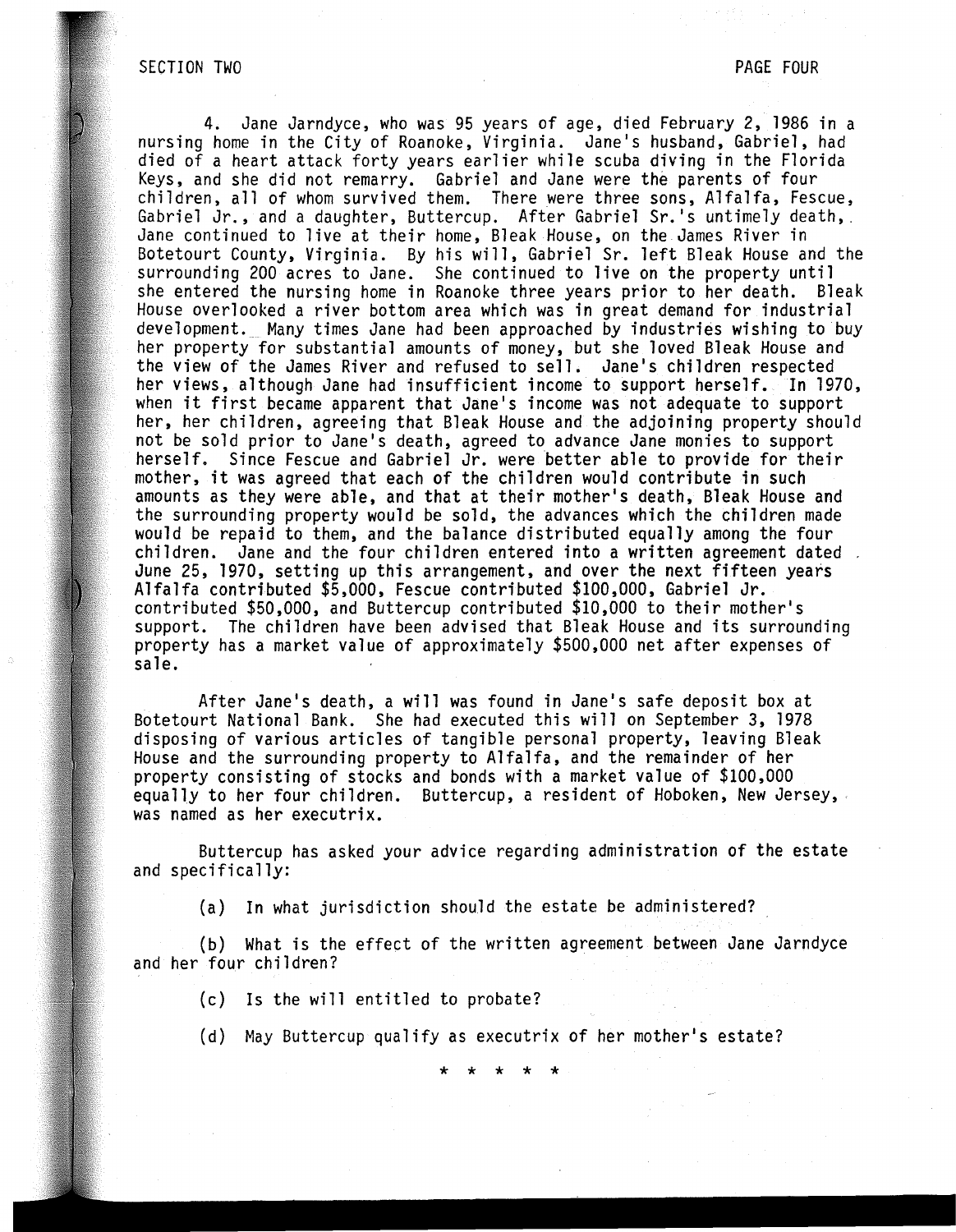#### SECTION TWO **PAGE FIVE**

5. Wallace Cleaver and Edward Haskell, residing at 1322 Maple Avenue and 1326 Maple Avenue, respectively, learned that the vacant lot at 1324 Maple was being sold at foreclosure. Fearing development of the lot, they both attended the trustee's sale to participate in the bidding. Realizing their common interest, they agreed that Wally would buy the property for a price up to \$20,000, and they would split the purchase price and split the lot. They.<br>quickly penned this statement:

"We agree to bid up to \$20,000 to purchase 1324 Maple. We will each pay half of the purchase price and will split the property equally.

## (signed) Wally & Eddie"

Relying on his friend, Eddie left the sale. Wally was the successful bidder, but not until others had bid the price to \$23,000. Believing that Eddie did not want to pay more than \$10,000, Wally caused the property to be conveyed to him and his wife, Theo, as tenants by the entirety with the right of survivorship $\Diamond$  Theo convinced Wally to rezone the lot and construct a<br>duplex. Theo and Wally retained you to handle the rezoning. Theo told you she worked in Wally's business, and they always acquired property jointly. Theo also told you that she was aware of Wally's arrangement with Eddie before she and Wally closed on the purchase.

When Eddie learned of the proposed rezoning, he was irate and demanded that Wally convey him one-half of the property in exchange for \$11,500.

(a) Assuming he files suit against the Cleavers, what theories can Eddie advance in support of his position?

(b) What standard of proof must Eddie meet to prevail?

(c) Is Eddie likely to be successful?

\* \* \* \* \*

6. Sam Smith, t/a Better Homes Construction, was building a new house for Tom and Linda Brown. Jim Jones contracted with Smith to furnish the labor and materials and to perform the work necessary to install a roof on the house for \$3,500. Jones was to be paid \$3,000 on completion of the roof and the \$500 balance when Smith received final payment from the Browns. Jones received the \$3,000 payment.

Several weeks after completing the roof, Jones stopped by the construction site to seek payment of the \$500 due from Smith. He found that Smith had completed the house and, according to the Browns, had been paid all sums due for work on the house. Jones immediately telephoned Smith who admitted having received final payment from the Browns but denied the ability, due to cost overruns, to pay the balance due Jones until he obtained further jobs.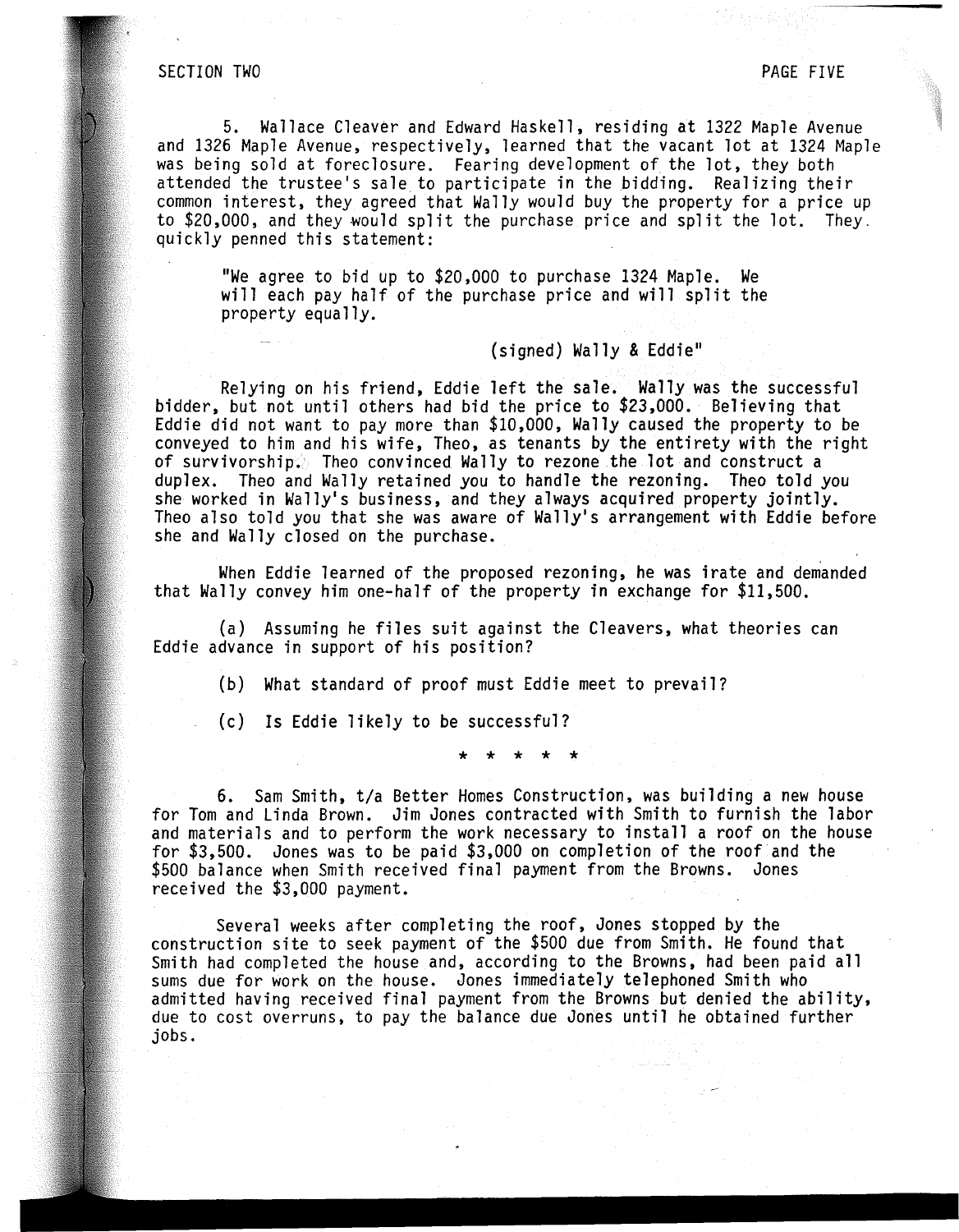SECTION TWO **PAGE SIX** 

Jones consults you in your law office and informs you of the foregoing. He is concerned with the potential legal expense and delay involved in attempting to collect the debt by action for breach of contract or enforcement of a mechanic's lien. He has been told by a friend that Smith's failure to pay the balance due is a crime. He asks you to call or write Smith and suggest to him that he (Smith) could be subject to criminal prosecution unless Smith immediately pays the \$500 due Jones.

Is it ethically proper for you to take the action requested by Jones?

\* \* \* \* \*

7. George Ames and Andrew Bates had for many years and since their graduation from law school practiced law as partners in Bland County, Virginia, under the firm name of Ames and Bates. On January 1, 1983, they made their associate, Cindy Carr, a partner and changed the firm name to Ames, Bates and Carr. The firm was engaged in general practice and did a considerable amount of real estate, trust and probate work.

Unknown to Bates and Carr, George Ames had embezzled funds in 1982 from John Henry, a client of the firm, which Ames promptly spent. On July 4, 1983, Ames was arrested and charged with embezzlement. Subsequently he was convicted and sentenced to ten years in prison where he was killed in an escape attempt on December 31, 1984.

Mr. Henry has engaged counsel and is preparing to file suit to recover his losses.

(a) Who should be named as defendants?

(b) What is the extent of liability of each defendant?

\* \* \* \* \*

8. Early in 1985, Tim and Bettie Granger, residents of Appalachia, Virginia, decided to purchase the Jeep CJ-5 which they had always wanted. The price of the Jeep was \$10,000 and since Tim and Bettie only had \$2,000 they decided to go the First Cavalier Bank and Trust Company of Norton, Virginia and borrow the balance of \$8,000.

Upon their arrival at the bank, they were greeted by Hal Green, a newly hired loan officer. Hal advised them that he could loan them the \$8,000, provided they could get a reputable co-signer for the note and would give the Jeep as security for the loan.

Tim and Bettie just had to have this Jeep and persuaded their minister, Geoff Burbank, against his better judgement, to co-sign the thirty-six month note given to the bank. Accordingly, the note, listing on it's face the 1985 CJ-5 as collateral, was signed by all three parties.

Hal Green, excited over his spiraling new success, forgot to have the Virginia Division of Motor Vehicles record First Cavalier's lien on the certificate of title. One year later, Tim and Bettie, sold the Jeep and defaulted on their payments on the Jeep, leaving an unpaid balance of \$7,000.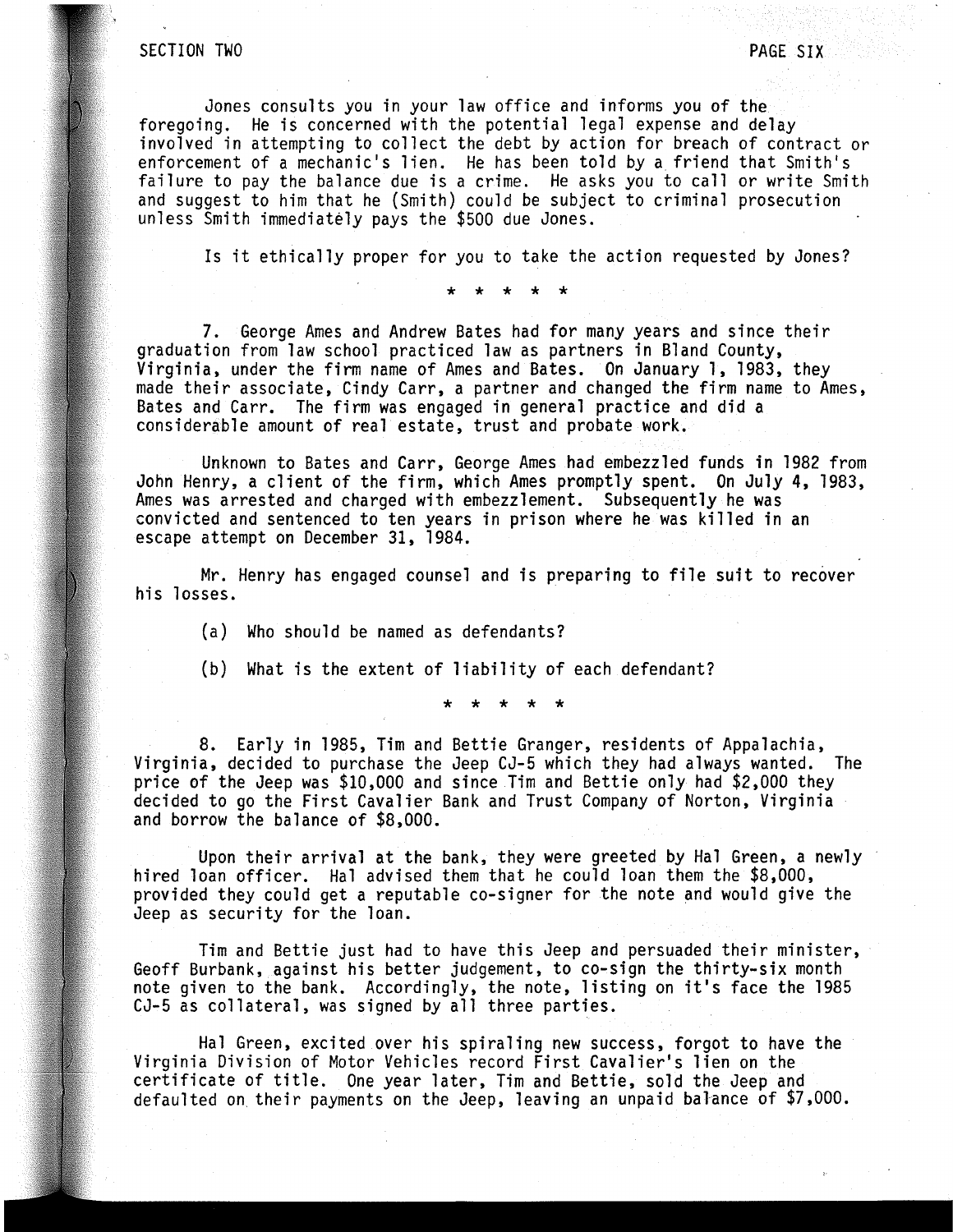#### SECTION TWO **PAGE SEVEN**

First Cavalier's attorney brought an action against Tim and Bettie Granger and Geoff Burbank for \$7,000.

What are the liabilities of these respective parties to the bank based on the note:

(a) Tim and Bettie Granger?

(b) Geoff Burbank?

9. The City Council of Buena Vista, Virginia, desiring to build a zoo, decided to acquire a part of the real estate belonging to Tito and Virgilia Ladigo. Pursuant to direction of City Council, the City Manager made an offer of \$15,000 as compensation for the two (2) acres of land involved, which the Ladigos refused, citing an appraisal they had obtained which indicated the land was worth \$50,000. Subsequently the City initiated a condemnation proceeding in Circuit Court.

\* \* \* \* \*

Counsel for the landowners filed a motion to dismiss claiming a bona fide offer had not been made. The Court overruled the motion, noted landowners' exception, appointed Commissioners and held a trial. An appraiser for the city testified that the land taken had a value of \$15,000, and two appraisers for the landowners testified that the value was \$50,000. The Commissioners, after viewing the property and hearing testimony, returned an award for \$75,000 for the value of the land taken.

The City filed exceptions to the report of the Commissioners alleging the award was excessive.

(a) Should the motion to dismiss have been sustained?

(b) Should the \$75,000 award for the land taken be confirmed?

\* \* \* \* \*

10. Dan Packwood is a physician residing in Roanoke, Virginia; he has no business interests outside of his medical practice, although he has a number of investments. During 1985, he sold various properties and has come to consult you as to the Federal income tax effect of each transaction.

(1) In February, Dr. Dan sold some undeveloped land to ABC Corporation for \$50,000. He purchased the land in 1976 for \$85,000. Dr. Dan owns 50% of the outstanding stock of ABC Corporation; his brother-in-law owns the remaining 50%.

(2) In December, he sold other undeveloped land to his neighbor Claude, an unrelated party, for \$7,000. Dr. Dan had purchased the land from his sister in February for \$5,000. His sister bought the land in 1978 for \$6,000.